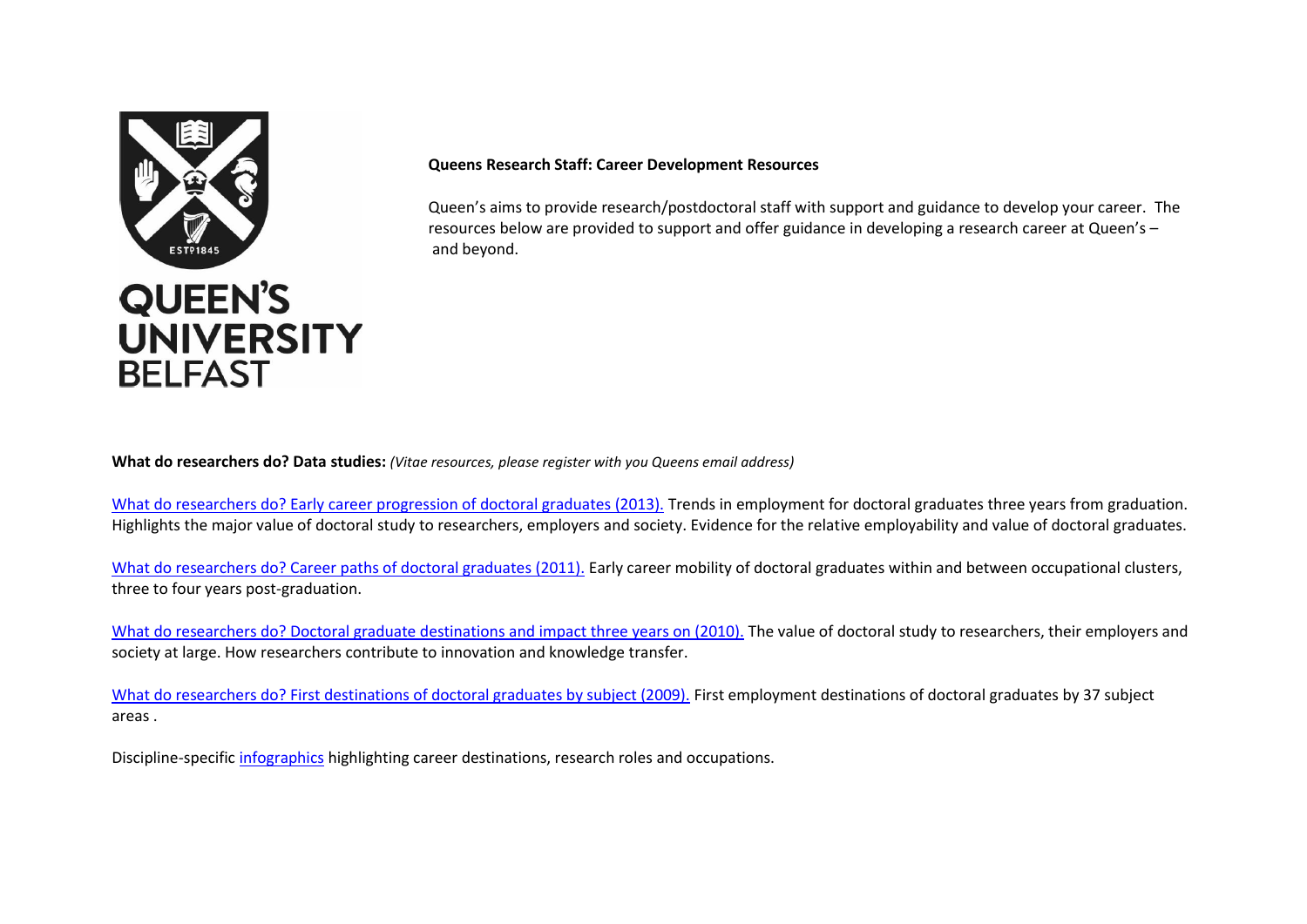#### **What do researchers do? Career profiles and stories:**

[What do research staff do next? 2016.](https://www.vitae.ac.uk/vitae-publications/reports/vitae-what-do-research-staff-do-next-2016.pdf) First employment destinations of doctoral graduates by 37 subject areas . Careers of researchers who move into occupations beyond academia.

[Vitae researcher career stories](https://www.vitae.ac.uk/researcher-careers/researcher-career-stories) A searchable collection illustrating the range of careers that people with a research training go on to do and their wider impact on society.

[What do researchers do? Career profiles of doctoral entrepreneurs, 2010.](https://www.vitae.ac.uk/vitae-publications/reports/what-do-researchers-do-career-profiles-of-doctoral-entrepreneurs-vitae-2010.pdf/view) 30 career stories from researchers who have gone on to become entrepreneurs

[What do researchers do? Career profiles of doctoral graduates, 2009.](https://www.vitae.ac.uk/vitae-publications/reports/what-do-researchers-do-wdrd-career-profiles-vitae-jun-2009.pdf/view) 40 career profiles and around 1000 first destination job titles of doctoral graduates

[Researcher career stories on film.](https://https/www.vitae.ac.uk/researcher-careers/researcher-career-stories/list-of-vitae-career-stories-on-film) People with a research background, working within and outside higher education, and from a variety of backgrounds, disciplines and experience.

#### **What do researchers want to do?**

[What do researchers want to do? The career intentions of doctoral researchers \(2012\).](https://www.vitae.ac.uk/acl_users/credentials_cookie_auth/require_login?came_from=https%3A//www.vitae.ac.uk/vitae-publications/reports/wdrwtd-the-career-intentions-of-doctoral-graduates-feb12.pdf/view) Views of over 4,500 researchers undertaking doctoral study in the UK. Career trajectories into postgraduate research, career aspirations and how these are shaped by their experiences.

#### **Other reports into the career intentions of researchers:**

[The Postgraduate Research Experience Survey 2015 \(PRES\) i](https://www.heacademy.ac.uk/institutions/surveys/postgraduate-research-experience-survey)ncludes a question on the anticipated career of doctoral researchers by domicile. Overall, 46% anticipate going into a research and teaching role, while another 13% anticipate going into a research-only role in higher education.

[Careers in Research Online Survey \(CROS\) 2015 UK aggregate results.](https://www.vitae.ac.uk/vitae-publications/reports/vitae-careers-in-research-online-survey-report-2015-for-cros.pdf/view) 30 career stories from researchers who have gone on to become entrepreneurs.

[What do researchers do? Career profiles of doctoral graduates, 2009.](https://www.vitae.ac.uk/vitae-publications/reports/what-do-researchers-do-wdrd-career-profiles-vitae-jun-2009.pdf/view) includes the career aspirations and expectations of research staff employed in higher education institutions.

[Researcher career stories on film.](https://https/www.vitae.ac.uk/researcher-careers/researcher-career-stories/list-of-vitae-career-stories-on-film) People with a research background, working within and outside higher education, and from a variety of backgrounds, disciplines and experience.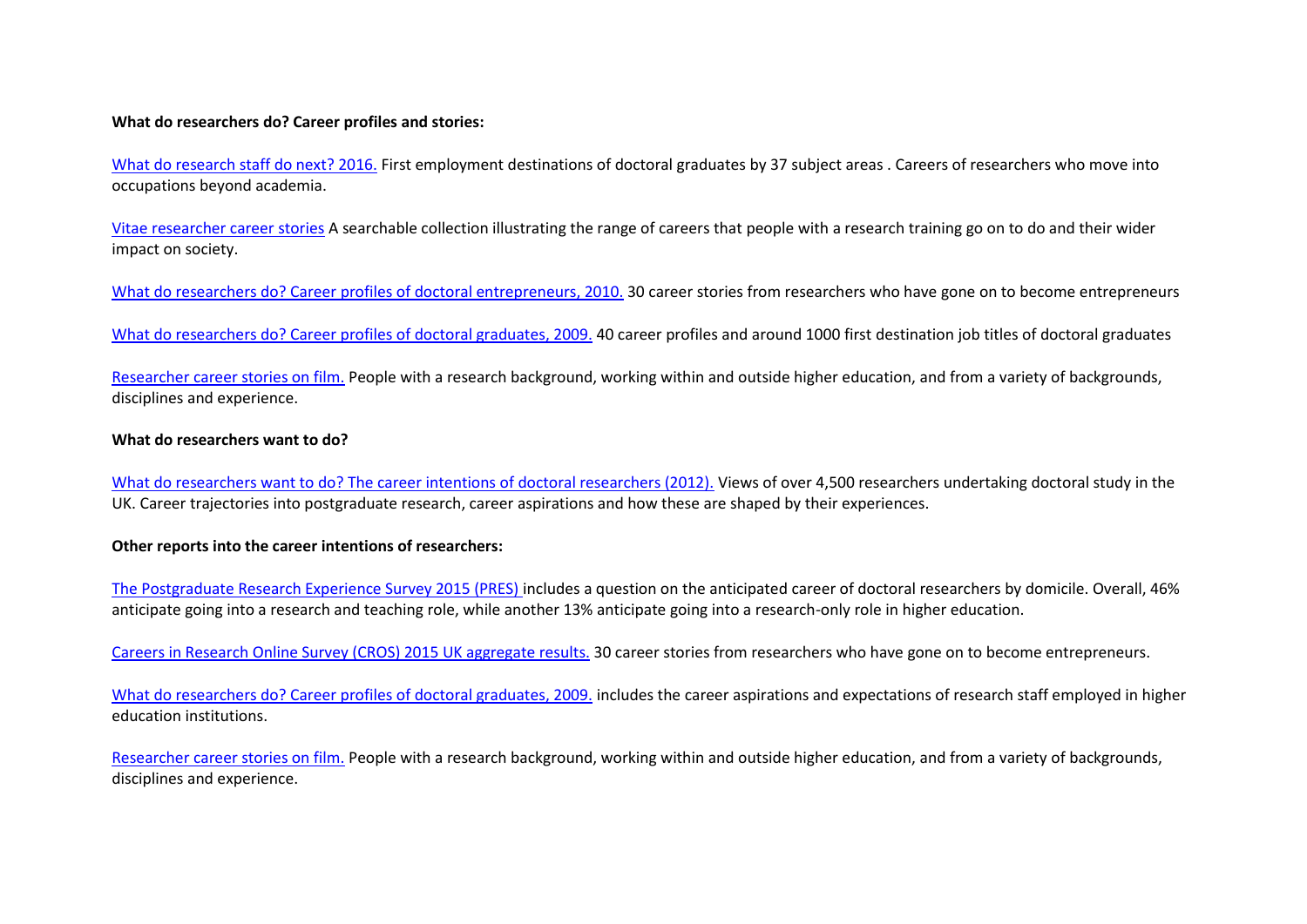# **Groups or online blogs:**

| <b>Queen's University Postdoctoral Development</b><br><b>Centre Facebook page</b> | The Professor is in    | The Cheeky Scientist |
|-----------------------------------------------------------------------------------|------------------------|----------------------|
| <b>Research Student Career Blog</b>                                               | <b>Turning Science</b> |                      |

## **Organisations:**

| <b>Vitae</b>                    |
|---------------------------------|
|                                 |
| <b>Higher Education Academy</b> |
|                                 |
|                                 |

# **Individual PhD Career Destination pages with case studies:**

[University of Edinburgh](https://www.ed.ac.uk/careers/postgrad/phd/options/case-studies)

[University of Birmingham](https://intranet.birmingham.ac.uk/as/employability/careers/postgraduate/pgr/what-do-phd-grads-do.aspx)

**Videos:**

[Cheeky Scientist](https://www.youtube.com/channel/UC3HURHIN1Qw5tsoT8_PE0CA)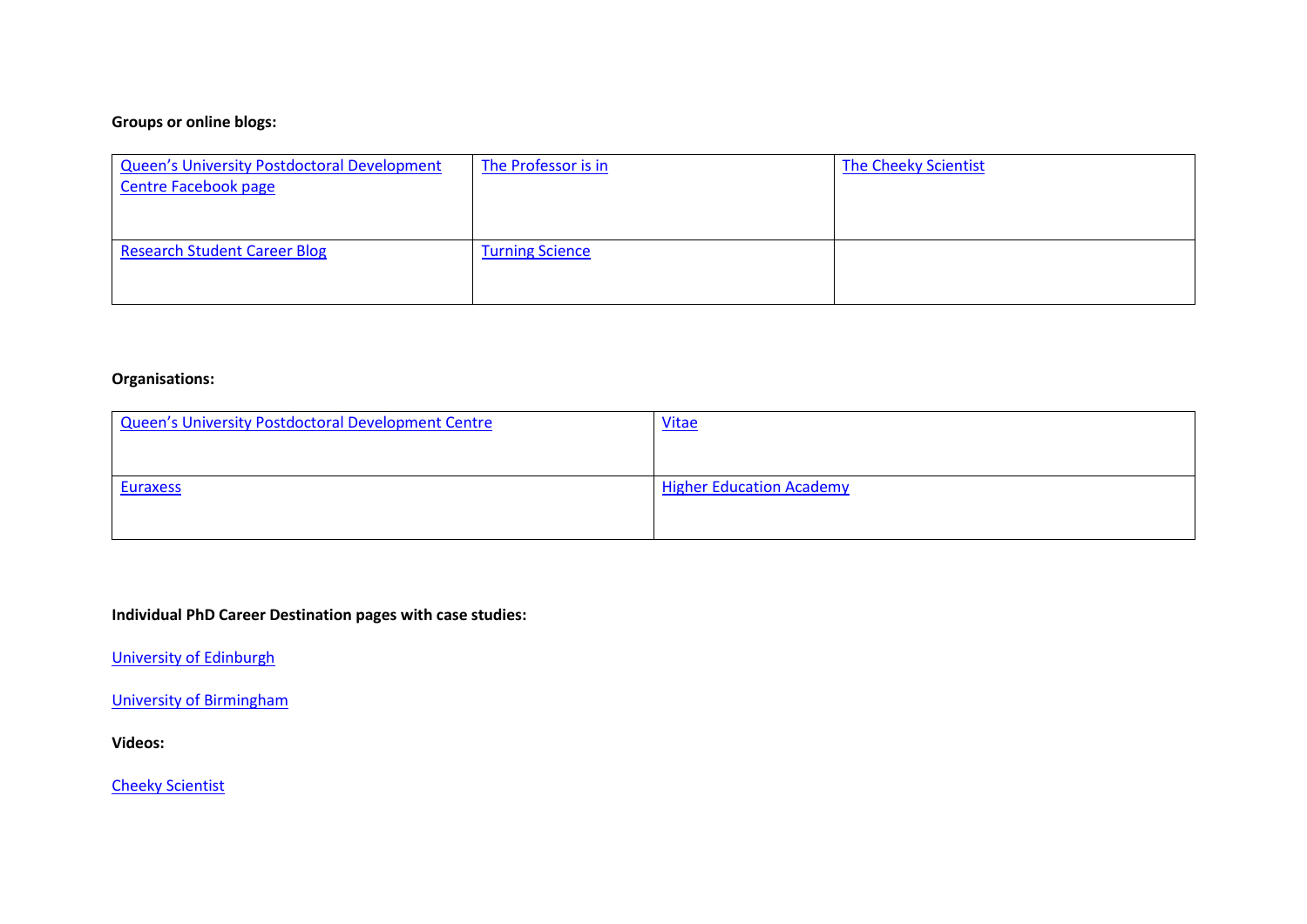[David Giltner \(Turning Science\)](https://www.youtube.com/channel/UCrkeHUyE_HNuIhdC7nhp6Vg)

[Karen Kelsky](https://www.youtube.com/watch?v=jMcYMdUaRJs)

**Webinar:**

[Hacking the Academic Job Market](https://mediasite.qub.ac.uk/Mediasite/Login?ReturnUrl=%2fMediasite%2fPlay%2f53c1a5c9dcf942f0bcb25ba43567aa141d)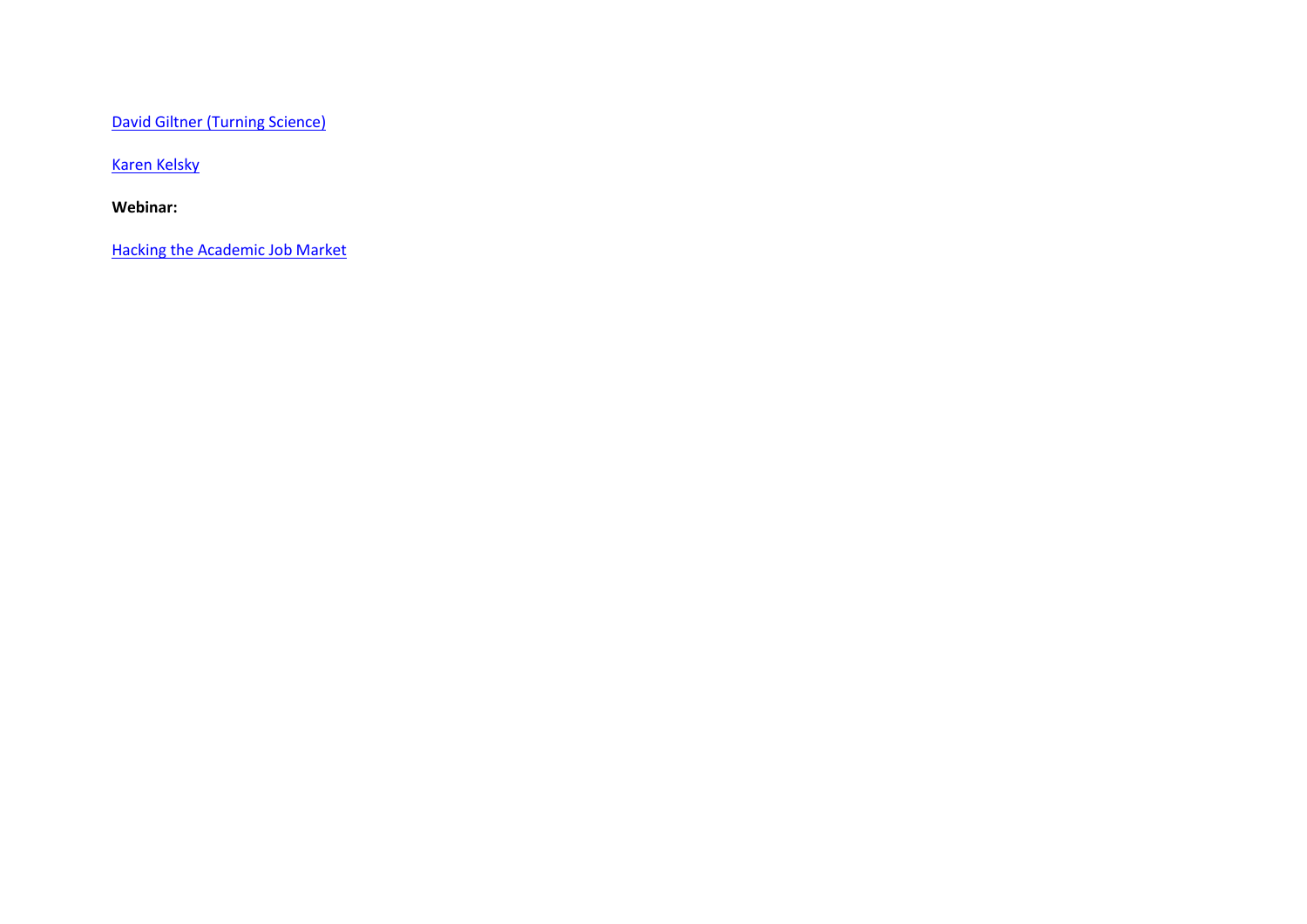### **Online courses on Academic and Non-academic CV:**

- Academic CV Writing
- Non-academic CV Writing *(links to be added*)

Online career development advice *(links to be added*)

## **Useful Job search engines**

# **Some Northern Ireland based researcher employers can be found at the following links:**

| <b>Forensic Science Agency</b>                       | <b>Northern Ireland Regional Medical Physics</b> | Northern Ireland Statistical Research Agency |
|------------------------------------------------------|--------------------------------------------------|----------------------------------------------|
|                                                      | <b>Agency</b>                                    |                                              |
| Catalyst                                             | <b>PriceWaterhouseCoopers (Public Policy)</b>    | <b>Queen's University Belfast</b>            |
|                                                      |                                                  |                                              |
| <b>University of Ulster</b>                          | Randox                                           | Almac                                        |
| <b>AquaQanalytics</b>                                | <u>Citi</u>                                      | <b>Voluntary and Charity sector</b>          |
|                                                      |                                                  |                                              |
| NI Jobs - For jobs in a variety of different sectors |                                                  |                                              |
|                                                      |                                                  |                                              |

## **Other job search engines**

| <b>Voluntary and Charity Sector (UK)</b> | <b>Charity Sector (UK and International)</b> | Academic Jobs (UK) |
|------------------------------------------|----------------------------------------------|--------------------|
| Academic Jobs (EU)                       | <b>Euraxess</b>                              | Math Jobs          |
| <b>Innovate UK</b>                       | <b>QUBIS</b>                                 | glassdoor          |
| LinkedIn                                 | www.indeed.co.uk                             | www.adzuna.co.uk   |